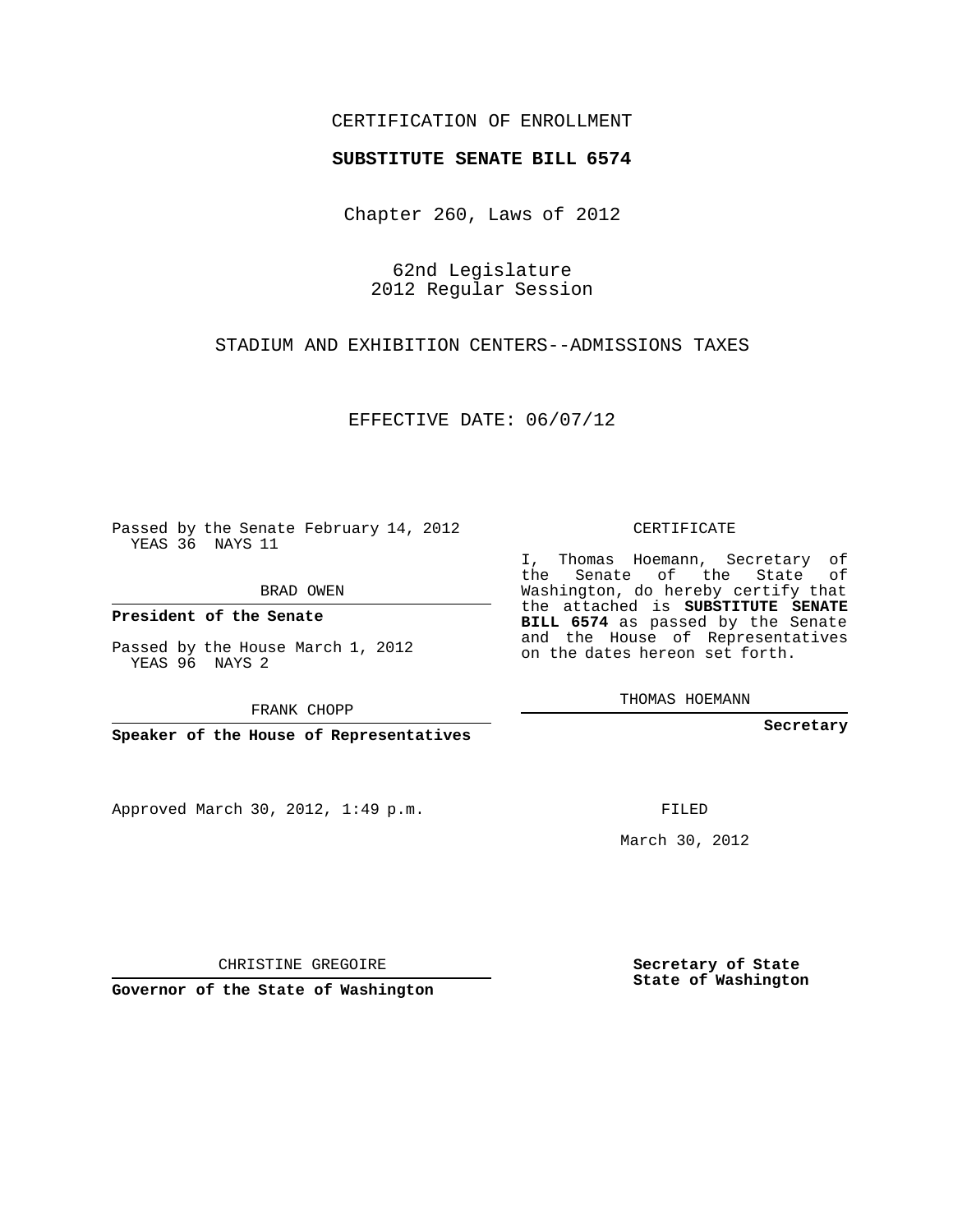## **SUBSTITUTE SENATE BILL 6574** \_\_\_\_\_\_\_\_\_\_\_\_\_\_\_\_\_\_\_\_\_\_\_\_\_\_\_\_\_\_\_\_\_\_\_\_\_\_\_\_\_\_\_\_\_

\_\_\_\_\_\_\_\_\_\_\_\_\_\_\_\_\_\_\_\_\_\_\_\_\_\_\_\_\_\_\_\_\_\_\_\_\_\_\_\_\_\_\_\_\_

Passed Legislature - 2012 Regular Session

## **State of Washington 62nd Legislature 2012 Regular Session**

**By** Senate Ways & Means (originally sponsored by Senators Kohl-Welles, Frockt, and Kline)

READ FIRST TIME 02/07/12.

 AN ACT Relating to authorizing certain cities in which stadium and exhibition centers are located to impose admissions taxes in limited circumstances; and amending RCW 36.38.010.

BE IT ENACTED BY THE LEGISLATURE OF THE STATE OF WASHINGTON:

 **Sec. 1.** RCW 36.38.010 and 2011 1st sp.s. c 38 s 2 are each amended to read as follows:

 (1) Any county may by ordinance enacted by its county legislative authority, levy and fix a tax of not more than one cent on twenty cents or fraction thereof to be paid for county purposes by persons who pay an admission charge to any place, including a tax on persons who are admitted free of charge or at reduced rates to any place for which other persons pay a charge or a regular higher charge for the same or similar privileges or accommodations; and require that one who receives any admission charge to any place must collect and remit the tax to the county treasurer of the county. However, no county may impose such tax on persons paying an admission to any activity of any elementary or secondary school or any public facility of a public facility district under chapter 35.57 or 36.100 RCW for which a tax is imposed under RCW 35.57.100 or 36.100.210.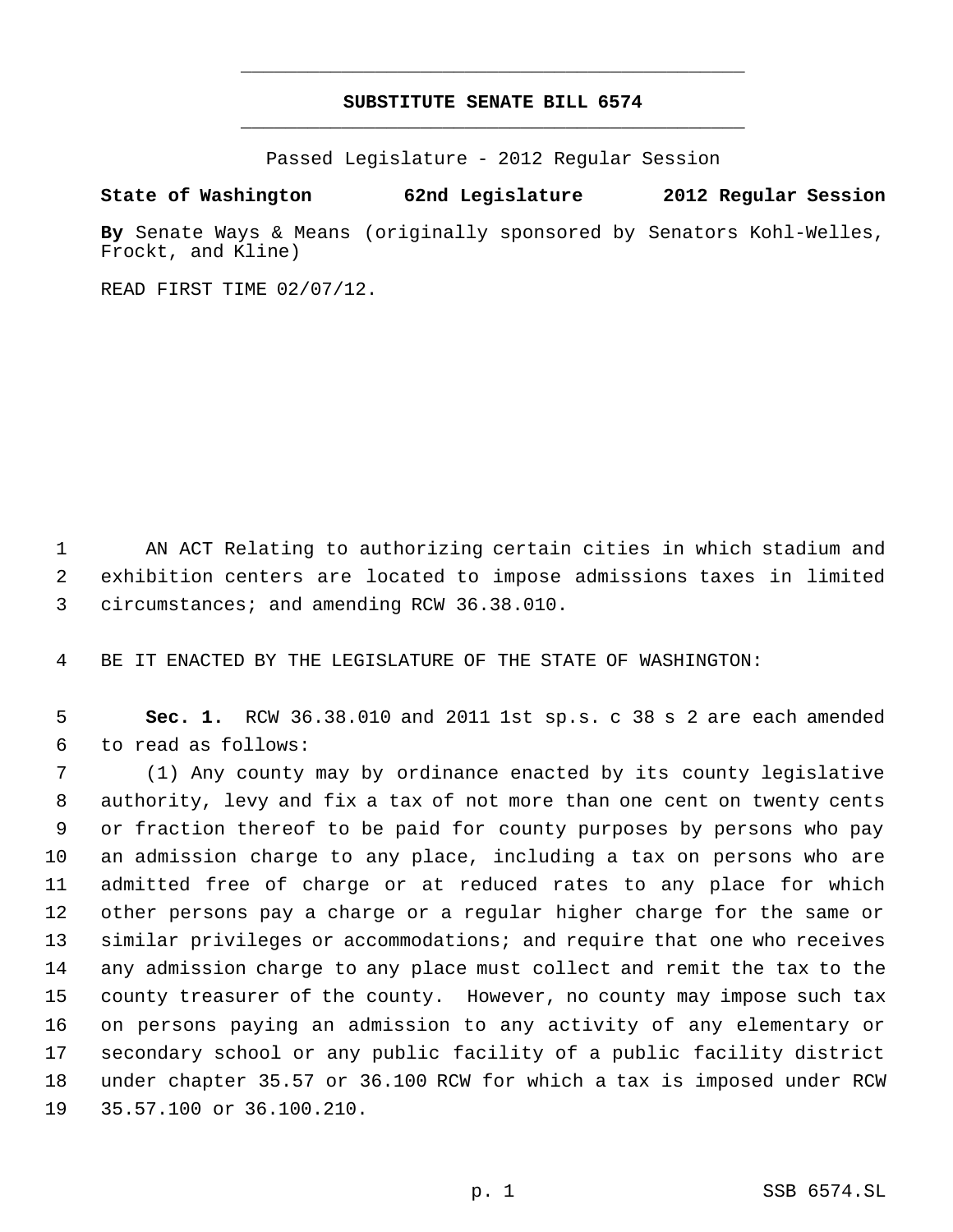(2) As used in this chapter, the term "admission charge" includes a charge made for season tickets or subscriptions, a cover charge, or a charge made for use of seats and tables, reserved or otherwise, and other similar accommodations; a charge made for food and refreshments in any place where any free entertainment, recreation, or amusement is provided; a charge made for rental or use of equipment or facilities for purpose of recreation or amusement, and where the rental of the equipment or facilities is necessary to the enjoyment of a privilege for which a general admission is charged, the combined charges must be considered as the admission charge. Admission charge also includes any automobile parking charge where the amount of such charge is determined according to the number of passengers in any automobile.

 (3) Subject to subsections (4) and (5) of this section, the tax authorized in this section is not exclusive and does not prevent any city or town within the taxing county, when authorized by law, from imposing within its corporate limits a tax of the same or similar kind. However, whenever the same or similar kind of tax is imposed by any such city or town, no such tax may be levied within the corporate limits of such city or town by the county.

 (4) Notwithstanding subsection (3) of this section, the legislative authority of a county with a population of one million or more may exclusively levy taxes on events in baseball stadiums constructed on or after January 1, 1995, that are owned by a public facilities district under chapter 36.100 RCW and that have seating capacities over forty thousand at the rates of:

 (a) Not more than one cent on twenty cents or fraction thereof, to be used for the purpose of paying the principal and interest payments on bonds issued by a county to construct a baseball stadium as defined in RCW 82.14.0485. If the revenue from the tax exceeds the amount needed for that purpose, the excess must be placed in a contingency fund which must be used exclusively by the public facilities district to fund repair, reequipping, and capital improvement of the baseball stadium; and

 (b) Not more than one cent on twenty cents or fraction thereof, to be used for the purpose of paying the principal and interest payments on bonds issued by a county to construct a baseball stadium as defined in RCW 82.14.0485. The tax imposed under this subsection (4)(b)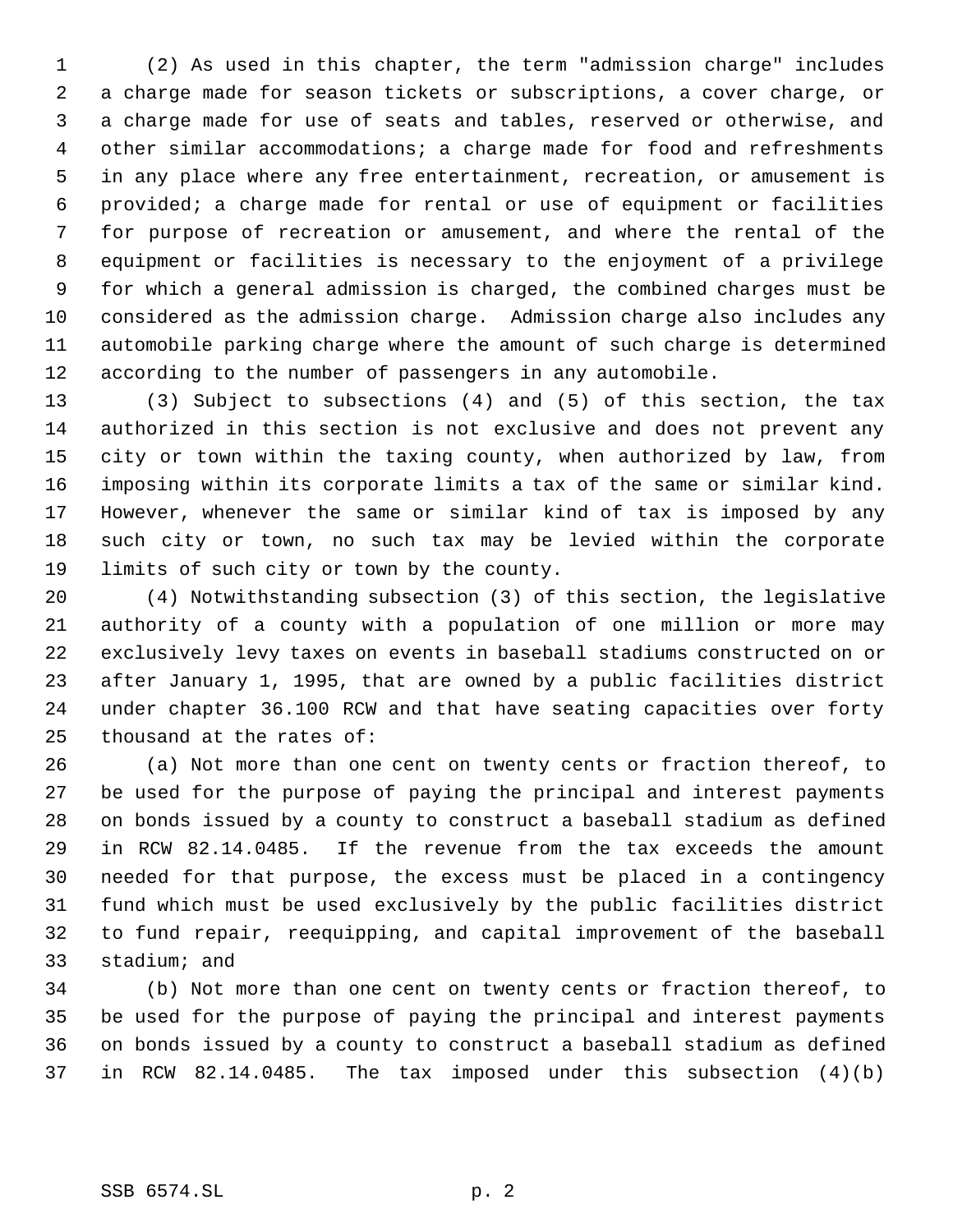expires when the bonds issued for the construction of the baseball stadium are retired, but not later than twenty years after the tax is first collected.

 (5)(a) Notwithstanding subsection (3) of this section, the legislative authority of a county that has created a public stadium authority to develop a stadium and exhibition center under RCW 36.102.050 may levy and fix a tax on charges for admission to events in a stadium and exhibition center, as defined in RCW 36.102.010, constructed in the county on or after January 1, 1998, that is owned by a public stadium authority under chapter 36.102 RCW.

 (b) Except as provided otherwise in (c) of this subsection (5), the tax is exclusive and precludes the city or town within which the stadium and exhibition center is located from imposing a tax of the same or similar kind on charges for admission to events in the stadium and exhibition center, and precludes the imposition of a general county admissions tax on charges for admission to events in the stadium and exhibition center.

18 (c) A city within which the stadium and exhibition center is 19 located has the exclusive right to impose an admissions tax under the authority of RCW 35.21.280 and the county is precluded from imposing an admissions tax, for a sporting event conducted during calendar year 22 2012 by a state college or university, if such sporting event occurs:

23 (i) Due to the temporary closure of any similar facility owned by 24 that college or university; and

 (ii) At a facility owned by a public stadium authority located within a city with a population that exceeds five hundred thousand people.

28 (d) For the purposes of this subsection  $(5)$ , "charges for admission to events" means only the actual admission charge, exclusive of taxes and service charges and the value of any other benefit conferred by the admission.

 (e) The tax authorized under this subsection (5) is at the rate of not more than one cent on ten cents or fraction thereof.

 (f) Revenues collected under this subsection (5) must be deposited in the stadium and exhibition center account under RCW 43.99N.060 until the bonds issued under RCW 43.99N.020 for the construction of the stadium and exhibition center are retired. After the bonds issued for the construction of the stadium and exhibition center are retired, the